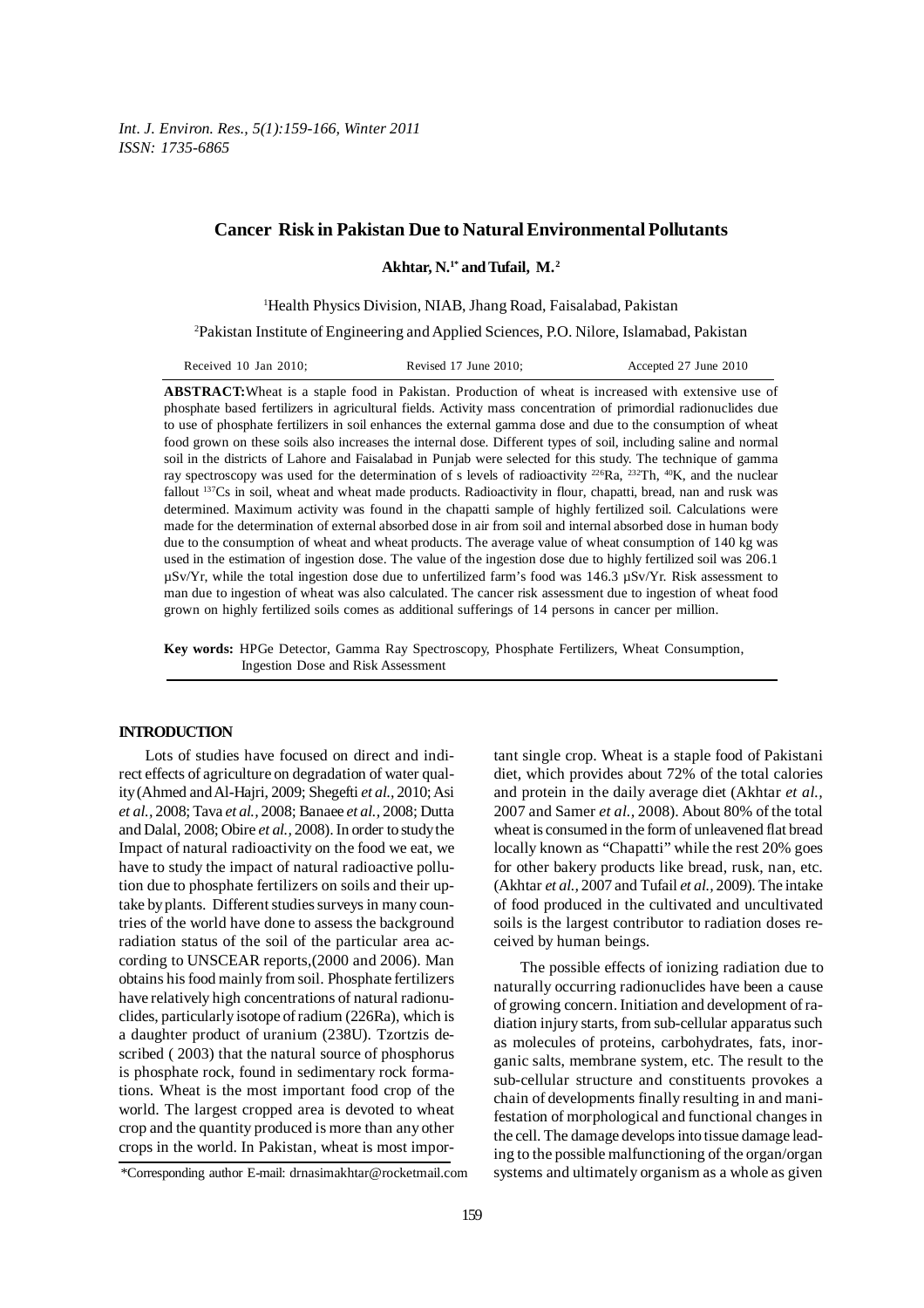in ICRP and EPA reports ( 2005, 2001). On temporal scale the physical absorption of energy on molecular level takes 10-6 seconds, cellular changes in the cell are affected in 10-5 seconds, cellular damage and physiological changes takes place in second to hours and days and long term, the delayed effect may take years to appear (Hattori,1997).

The main objective of the study was to determine the uptake of the natural and man made radioisotope from the soil to wheat produce. The presence of radionuclides in soil is a source of radioactivity intake of human beings by direct and indirect ways. The diet is a source of intake of radium radioactivity and human exposure.

The area under investigation consisted of four sites including two saline, one normal with and one without fertilizers treatments. These sites were selected in such a way that most of them were already been receiving fertilizer for the last many years in different amounts. Fertilizers were applied by means of spreader machines, so that each soil profile receive uniform amount of fertilizer. The sampling was done at the two Bio Saline Research Stations of Nuclear Institute for Agriculture and Biology (NIAB) and normal fertilized soil getting 500 kg/ha/Yr of phosphate fertilizers and where regular cultivation practices have been going on for last thirty-five years, named as site-1. The location of the area is  $3124'$  N and  $73^{\circ}05'E$  (Akhtar, 2006). The area is a part of natural unit known as the Indus Plains, which represent a vast geosynclines lying between the Himalayan foothills and center core of the Indian subcontinent.

First Bio Saline station was established by NIAB in 1990 near the city of Lahore, in the province of Punjab, where regular cultivation practices by adding 400 kg ha/Yr have been going on for the last 22 years; was regarded as site 2. The district lies at 31°15' and  $31°45'$  latitude and  $74°01'$  and  $74°39'$  longitude (Nasim, 2006). The district is bounded by Sheikhupura, on the east by India and on the south by Kasur . The Lahore district, is the second largest district of the country, and is regarded as the cultural nucleus of Punjab. The soil of study area consists of ten hectares, along the famous Bari Rakh Branch (BRB) canal also called Rakh Branch. The name of this village (where study site-2 lies) is Rakh Dera Chal, which is situated at 30 km from the historical city of Lahore. The other area Pakka Anna, village (study sites- 2 and 3) under study consisted of 10 hectares of saline soil located at a distance of 34 km in the south west of famous city of Faisalabad, in the Punjab province of Pakistan. This area is called the Bio Saline Research station number 2, which has been established by Nuclear Institute for Agriculture and Biology in 1992, about 10 years after the establishment of first station, the land was acquired from government of the Punjab in 1992. The variation of soil salinity is very high. The position of the area is 31° 24' latitude and 73° 05' longitudes at an elevation of 190 m from sea level. It was not cultivated earlier but laying barren since decades. The shallow ground water is brackish, having high salt concentration. It is thus unfit for irrigation. Pakka Anna station contained two types of soils (Nasim, 2006). The saline soil cultivated with 237 kg/ha /Yr of phosphate fertilizers is regarded as site 3. The soil cultivated for one year without fertilizer was named as barren or virgin soil and regarded as site 4.

### **MATERIALS & METHODS**

Soil sampling was carried out in the months of May–June in 2003. Sampling from the soil patches was done using the sandard sampling methods (AQCS, 2000). The area was divided into 25 locations. The sampling was done from 0−25 cm with an increment of 5 cm. The chosen sampling sites were plain land, from where the vegetation was removed. Total number of soil samples was 125. Wheat grown in the respective soils was also taken. Wheat samples were divided into wheat flour, chapatti, bread, nan and rusk. In this way total number of wheat samples was 100. The samples were mixed to prepare one representative soil sample as per standard sampling methodology (AQCS, 2000]) The samples were properly marked, cataloged and brought to Health Physics Laboratory at NIAB, Faisalabad, Pakistan.

The collected samples were dried on plastic sheets at room temperature for several days (Akhtar *et al.*, 2006). To remove moisture, samples were heated in an electric oven at 110  $\mathrm{C}$  up to 48 hours depending on the depth of soil until the sample attained constant weight. After drying the samples were crushed, ground and pulverized to a predetermined particle size by the analytical requirements and then passed through a sieve of 200 mm mesh size. The homogenized soil samples were packed in plastic containers having same geometry as that for the reference materials as dictated by the calibration requirement as given by Knoll (2000). These containers were sealed hermetically so that <sup>222</sup>Rn produced from 226Ra decay would not result in gas leakage. After ensuring secular equilibrium among the progenies of  $238$ U and  $232$ Th series (60 days), these sealed samples were ready for analysis.

Radiometric analysis of these samples was performed using PC based, high resolution gamma spectrometry system comprising of High Purity Germanium (HPGe) coaxial detector (relative efficiency: 30%, active volume: 180 cubic centimeter with beryllium-end window and FWHM: 2.0 keV at 1332 keV for  ${}^{60}Co$ )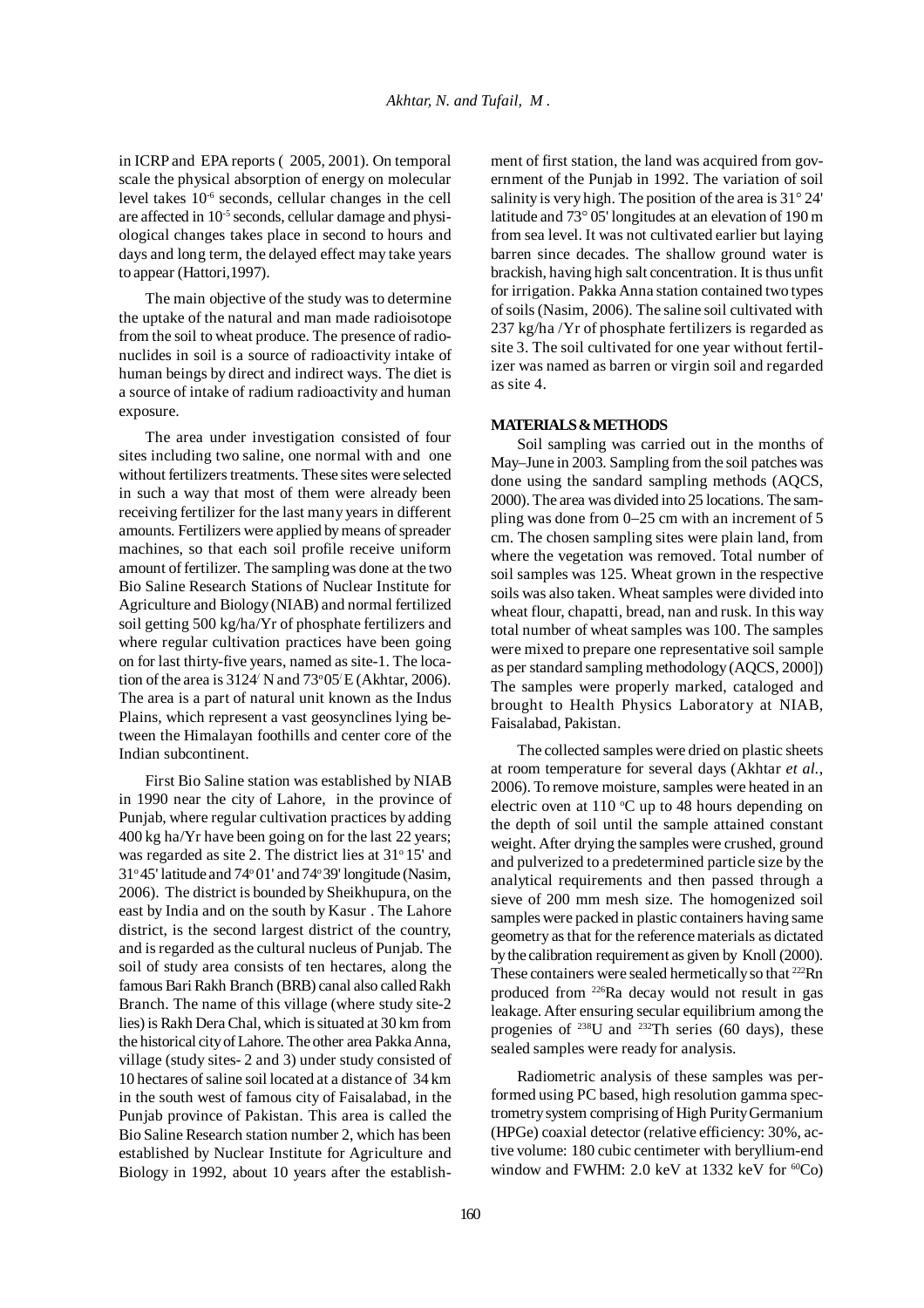(Verdoya *et al.*, 2009). The detector was shielded by 8 cm thick lead having inner lining of 0.5 cm thick copper plate covered with 1 mm aluminum to absorb the Xrays from lead and copper. The inner size of shielding cavity was  $30 \times 30 \times 30$  cm as given in [IAEA report] and mentioned by Gillmore, (2003, 2008). The detector was given high voltage through preamplifier which was then connected to amplifier to computer based Multi channel analyzer through ADC (analogue to digital converter).

The system was calibrated using IAEA Soil-6. The counting was performed for 65000 seconds both for reference materials and the soil samples. The spectra were analyzed by commercially available software GE-NIE-2000 obtained from Canberra, USA. The detection efficiency of the system 'η' was calculated for each peak corresponding to the energies given in Knoll ( 2000) using the relation:

$$
\eta = \frac{C}{A \times y \times t} \tag{1}
$$

where  $C = C_t - C_b$  = net peak counts, here  $C_t$  is the peak area (with reference material) and  $C<sub>b</sub>$  is background counts for the respective peak;  $y =$  percent abundance (% yield);  $t =$  collection time (sec). The detection efficiency 'η' was plotted as a function of  $\gamma$  ray energy (E) on the log–log graph paper. A polynomial of degree 2 was fitted on the experimental data which is given as follows:

$$
\log \eta = 9.002 - 1.923 (\log E) + 6.448 \times 10^{-2} (\log E)^2
$$

The reliability of counting efficiency was confirmed using reference material soil-375. The results were within an error of 3–5 %. The lowest limit of detection (LLD) for 40K, 137Cs, 232Th and 226Ra were determined for all tested radioisotopes. Spectrum for every sample was collected for 65000 seconds. The analysis was done with the help of the computer software Gene− 2000 and activity mass concentrations for  ${}^{40}$ K,  ${}^{137}Cs$ ,  $226$ Ra and  $232$ Th was determined using the following relation:

$$
A_s = \frac{C}{\eta \times y \times t \times m}
$$
 (3)

where m is mass of the sample (kg); and the other factors have the same meanings as are in eqn (1).After the spectrum collection, count rates for each detected photo peak and activity per unit mass (specific activity) for the detected nuclides were calculated. For the radionuclide considered, if there are more than one peaks in the energy range of analysis (100−2000 keV), then the peak activities are averaged and the result is the weighted average nuclide activity. The total uncertainty of the radioactivity measurements, which is also applicable to the calculated gamma dose and effective dose rates, was typically in the range 3−10%. Annual effective dose to man from consumption of wheat grain was calculated by Akhtar ( 2006) using following equation:

$$
D = A_s \times I \times C_F \tag{4}
$$

where, D is annual dose  $(Sv/Yr)$ ,  $A_s$  is specific activity (Bq/kg), I is annual intake (kg), and  $C<sub>r</sub>$  is dose conversion factor (Sv/Bq). In Pakistan, wheat grain is consumed in the form of "Chapatti", bread, nan, rusk, biscuits and other bakery items. Grain product is the major diet of the people of Pakistan. The consumption of grain product is relatively more in village population than those who live in cities; therefore, the annual consumption of the product varies from 100 kg to 150 kg. Average annual consumption of grain product reported by United Nations Scientific Committee on Effects Atomic Radiations in UNSCEAR report, (2000) is 140 kg, therefore, 140 kg per year has been considered for the estimation of radiation dose to the adult population in Pakistan.

### **RESULTS & DISCUSSION**

Rocks are radioactive due to naturally occurring radioactive material (NORM) in the earth's crust. The radioactivity of rocks ultimately shifts to soil. The levels to terrestrial background radiation are related to the type of rock from which the soils originate as given by UNSCEAR reports (2000 and 2006). Only the radionuclides present at the time of creation of earth with considerable half-lives and their decay products can be found even today on the earth, e.g. 238U and 232Th series and <sup>40</sup>K, (Shirely 1986; IAEA 2003 & Gillmore, 2008). The manmade radioactivity as a result of nuclear explosions has also contaminated the earth's crust. Natural and manmade radioactivity was investigated in the soil and the wheat products of the area under study by mean of gamma ray spectrometer. To assess the implications of the extended use of phosphate fertilizers, on human health, we performed radioactivity measurements in soil, wheat and wheat products from pastures treated with and without phosphates fertilizers. The natural radionuclides of interest are the uranium and thorium series and 40Kwhereas the manmade radionuclide <sup>137</sup>Cs, which was determined in the cultivated, fertilized soil of the Nuclear Institute for Agriculture and Biology (NIAB) in the city of Faisalabad, BSRS-1 in Lahore and BSRS-II in district of Faisalabad in the Punjab province of Pakistan. The measured ac-

(2)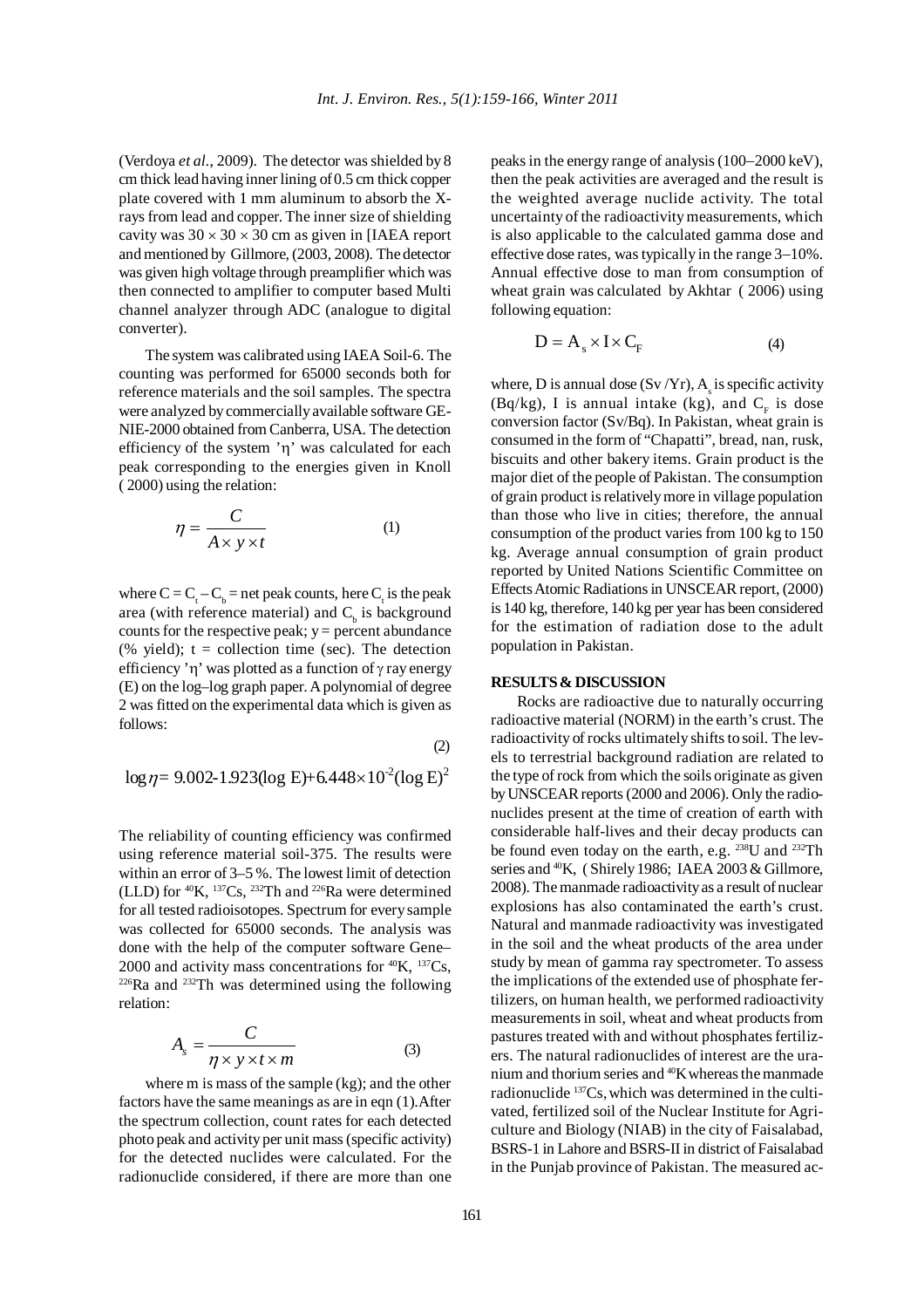tivity concentration of the radionuclides of concern is given in Table 1. Activity levels were found to follow log normal distribution. The natural environmental higher levels of radiation are associated with igneous rocks, such as granite and lower level with sedimentary rocks. The highest concentration of 40K was found in the sedimentary muddy material. In subcontinent soils the contents of potassium are more. This may be due to presence of radioactivity in fertilizers (Tufail *et al;* 2006a, 2006b, 2007 & 2009).

The average concentration of <sup>40</sup>K in the NIAB, Lahore fertilized, Faisalabad fertilized saline, and undisturbed saline soil of Faisalabad determined were, 643.60, 597.50, 563.90 and 550.0 Bq/kgrespectively. Besides potassium, the other naturally occurring radionuclides measured, were 226Ra and 232Th. Radium− 226 (a member of <sup>238</sup>U series having half life of  $1620y$ ) is considered as the highly radiotoxic natural radionuclide (Gillmore; 2008). The average value of the measured activity of 226Ra in the fertile and virgin soil of NIAB, Lahore, and Pakka Anna were 34.40, 30.60, 26.40 and 20.90 Bq/kg, respectively. The average measured specific activity of <sup>232</sup>Th (T<sub>1/2</sub> = 1.4x10<sup>10</sup> yr)

for the above mentioned soils were 57.18, 55.10, 49.30 and 42.60 Bq/kg respectively. The data shows that the average activity value of  $^{232}$ Th is about two times higher than that of <sup>226</sup>Ra this may be due to longer half life of 232Th than 226Ra. The activity concentration of  $40K$  in soil is in order of magnitude higher than that of  $226$ Ra and  $232$ Th for all soils. It has been known since early in this century that phosphate rocks contain substantial concentration of uranium, thorium, radium, and their decay products (Tzortzis *et al ;*2003; Tufail *et al;* 2006a; 2006b & Ibraham, 2009). Since phosphate rock is an important raw material used for the manufacturing of different types of phosphatic fertilizers, therefore, when this rock is processed into fertilizers, most of the uranium and some of the radium accompanies the fertilizers (Tufail *et al;* 2006a and Akhtar; 2006). It has also been estimated that phosphatic fertilizers applied to the agriculture fields in recommended amounts could raise radioactivity level in soils (Akhtar *et al;* 2005 & 2007). The average activity of 137Cs in all the above soils samples was found to be 2.56, BDL, 4.50 and 1.25 Bq/kg respectively. The reasons of existence of 137Cs in these soils are that these soils

**Table 1. Activity Concentration of different Radionuclides in Soils Treated with different amounts of Fertilizers**

| Sample ID                                    | Depth (cm)                                 | Activity concentration $(Bq/kg)$ |          |                       |                    |  |
|----------------------------------------------|--------------------------------------------|----------------------------------|----------|-----------------------|--------------------|--|
|                                              |                                            | $^{40}$ K                        | $232$ Th | $\overline{^{226}Ra}$ | $rac{137}{137}C_5$ |  |
| Normal Soil of Faisalabad (S-1)              |                                            |                                  |          |                       |                    |  |
| N <sub>1</sub>                               | $0 - 5$                                    | 642.6                            | 58.0     | 31.4                  | 3.1                |  |
| N <sub>2</sub>                               | $5 - 10$                                   | 614.4                            | 60.2     | 29.1                  | 2.5                |  |
| N <sub>3</sub>                               | $10 - 15$                                  | 629.8                            | 61.6     | 38.6                  | 2.7                |  |
| N <sub>4</sub>                               | $15 - 20$                                  | 660.5                            | 60.3     | 32.6                  | 2.4                |  |
| N <sub>5</sub>                               | $20 - 25$                                  | 670.7                            | 55.8     | 29.1                  | 2.1                |  |
| Mean                                         |                                            | 643.6                            | 57.18    | 34.4                  | 2.1                |  |
| Saline Fertilized Soil Lahore (S-2)          |                                            |                                  |          |                       |                    |  |
| L <sub>1</sub>                               | $0 - 5$                                    | 586.3                            | 48.5     | 34.7                  | $<$ LLD            |  |
| L2                                           | $5 - 10$                                   | 594.9                            | 59.7     | 29.2                  | $<$ LLD            |  |
| L <sub>3</sub>                               | $10 - 15$                                  | 575.8                            | 51.6     | 35.5                  | $<$ LLD            |  |
| L4                                           | $15 - 20$                                  | 602.6                            | 52.6     | 26.2                  | $<$ LLD            |  |
| L <sub>5</sub>                               | $20 - 25$                                  | 590.3                            | 54.5     | 26.5                  | $\langle$ LLD      |  |
| Mean                                         |                                            | 597.5                            | 55.1     | 30.60                 | $\langle$ LLD      |  |
|                                              | Saline fertilized Soil of Faisalabad (S-3) |                                  |          |                       |                    |  |
| F1                                           | $0 - 5$                                    | 583.7                            | 50.6     | 20.6                  | 5.03               |  |
| F2                                           | $5 - 10$                                   | 600.6                            | 55.8     | 32.4                  | 4.55               |  |
| F <sub>3</sub>                               | $10 - 15$                                  | 599.5                            | 61.9     | 30.3                  | 5.15               |  |
| F <sub>4</sub>                               | $15 - 20$                                  | 545.8                            | 45.6     | 32.6                  | 4.05               |  |
| F <sub>5</sub>                               | $20 - 25$                                  | 563.2                            | 57.41    | 27.3                  | 3.98               |  |
| Mean                                         |                                            | 563.9                            | 49.3     | 26.4                  | 5.03               |  |
| Saline unfertilized Soil of Faisalabad (S-4) |                                            |                                  |          |                       |                    |  |
| V <sub>1</sub>                               | $0 - 5$                                    | 547.8                            | 43.3     | 16.2                  | 3.57               |  |
| V <sub>2</sub>                               | $5 - 10$                                   | 499.2                            | 42.5     | 20.0                  | 3.63               |  |
| V <sub>3</sub>                               | $10 - 15$                                  | 542.7                            | 51.3     | 20.5                  | $<$ LLD            |  |
| V <sub>4</sub>                               | $15 - 20$                                  | 596.5                            | 43.7     | 21.3                  | $\langle$ LLD      |  |
| V <sub>5</sub>                               | $20 - 25$                                  | 604.2                            | 50.6     | 20.6                  | $\langle$ LLD      |  |
| Mean                                         |                                            | 550.0                            | 42.6     | 20.9                  | 1.25               |  |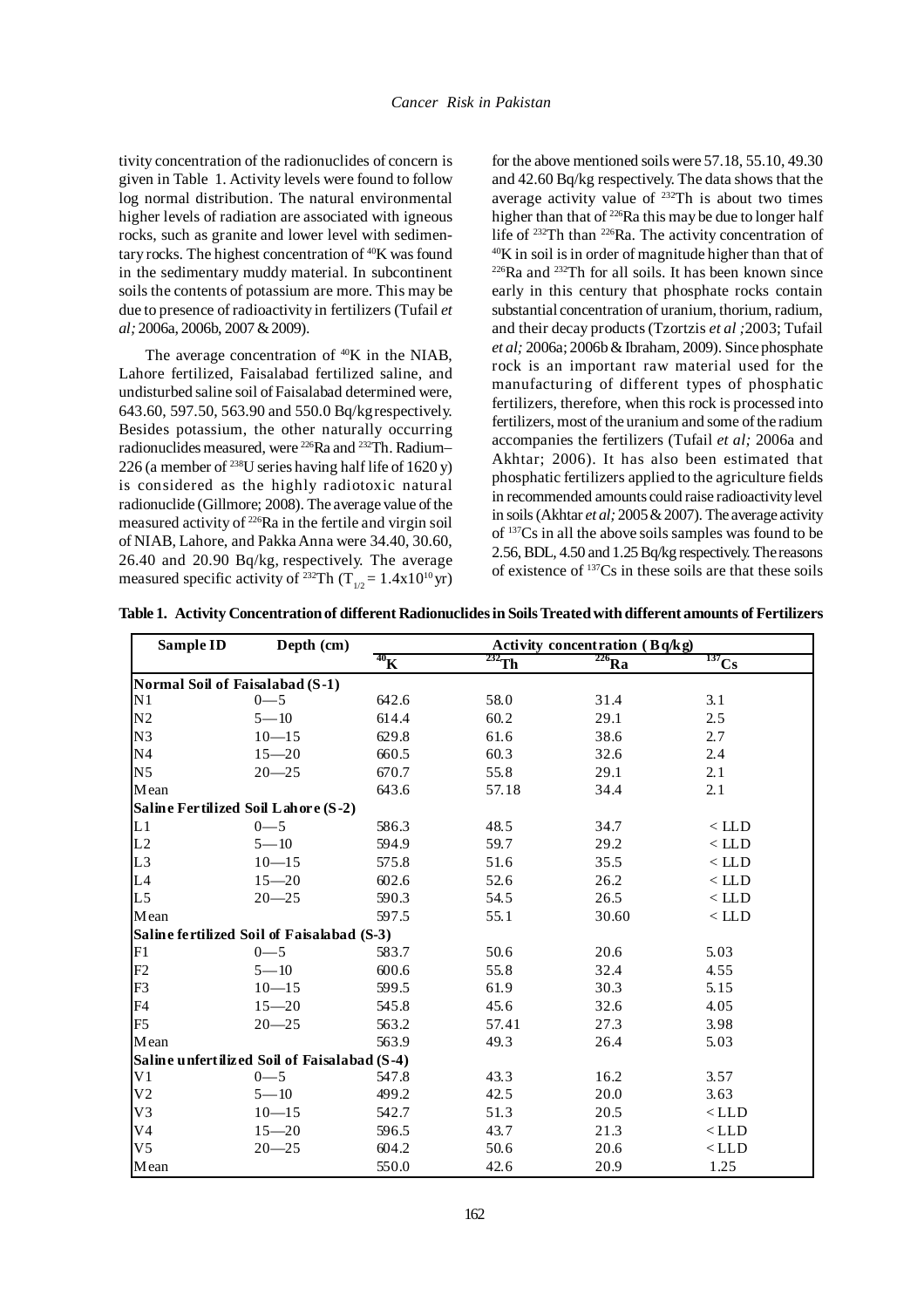may have the nuclear fallout in the past. The land was fertilized and cultivated regularly; the excess amount may be leached out by irrigation water.

The average values of activity of  $40K$  for the wheat grown in all the above mentioned soils obtained were 120.84, 117.50, 102.52 and 96.20 Bq/kg, respectively. The values of  $40K$  in chapatti from the wheat in the same soils were 107.75, 97.51, 87.53 and 52.53 Bq/kg, respectively. Activity comparison of the bread samples from the wheat of the same soils was 71.50, 67.50, 59.00 and 40.50 Bq/kg respectively. The values measured in nan were 65.02, 55.02, 50.01and 40.00 Bq/kg respectively. The levels of activity in rusk samples were 57.29, 54.68, 45.01 and 33.06 Bq/kg. The values of all other determined radionuclides have been shown in Table 2. It is clear from the data that the radioactivity taken up by the wheat grains ranges from 10-13 % of the total activity present in the soil. The value of the manmade radioisotope 137Cs varies from 20-35% of the total activity measured in soil.

Ingestion dose was calculated and values for four selected sites are shown in the Table 3. The soil getting 500 kg/ha/yr for 35 years of continuous use of the phosphate fertilizers was regarded as the highly fertilized area. The ingestion dose due to consumption of wheat grown on this area calculated as  $206.1 \mu\text{Sv}$ Yr. It is clear from the data the contribution of  $40K$  to ingestion dose was greater then 50 %. The remaining 41- 49 % dose was shared equally by  $232$ Th and  $226$ Ra respectively, in all selected sites. The least value of ingestion dose due to wheat consumption grown on unfertilized soils came as 146.3 µSv/Yr.The difference between the ingestion doses due to fertilizers use is 60  $\mu$ Sv/Yr. Doses of <sup>262</sup>Ra and <sup>232</sup>Th are greater than the range specified by repot ([UNSCEAR; 2006). By using the values of ingestion doses and external gamma doses cancer risk assessment was done.

Research and biological knowledge of molecular and cellular mechanisms confirm that cancer is a highly complex multi step process and it is likely to be occurring at low level of external as well as internal radiation. This makes unlikely the hypothesis that low level radiation or any contributor to DNA damage enhances the probability of cancer (Cuttler; 2006). Cancer incidence is defined as the probability of contracting a fatal cancer individuals or groups of individuals. The annual fatal cancer risk varies from group to group and from individual to individual. The average individual risk due to the internal and external doses due to the application of fertilizers in the soils is defined as number of the consequences due to cancer in the total number of residents as described in (Akhtar;2006), is mathematically given as,

$$
F_{cr} = I_{C} \times P_A \tag{5}
$$

|                      |                     |        | Activity mass concentration $(Bq/kg)$ |               |            |             |  |  |
|----------------------|---------------------|--------|---------------------------------------|---------------|------------|-------------|--|--|
| <b>Sampling Site</b> | Radionuclide        |        | <b>Wheat Products</b>                 |               |            |             |  |  |
|                      |                     | Soil   | Chapatti                              | <b>B</b> read | <b>Nan</b> | <b>Rusk</b> |  |  |
| Site 1               | $^{40}$ K           | 643.60 | 107.75                                | 71.50         | 65.02      | 57.29       |  |  |
|                      | $^{232}\mathrm{Th}$ | 57.18  | 1.25                                  | 1.20          | 1.01       | 0.91        |  |  |
|                      | $^{226}\mathrm{Ra}$ | 34.45  | 0.97                                  | 0.86          | 0.71       | 0.58        |  |  |
| Site 2               | $^{40}$ K           | 597.50 | 97.51                                 | 67.50         | 55.02      | 54.68       |  |  |
|                      | $^{232}\mathrm{Th}$ | 55.18  | 1.23                                  | 1.05          | 0.95       | 0.75        |  |  |
|                      | $^{226}\mathrm{Ra}$ | 30.60  | 0.89                                  | 0.78          | 0.67       | 0.50        |  |  |
| Site 3               | $^{40}$ K           | 563.96 | 87.53                                 | 59.00         | 50.01      | 45.01       |  |  |
|                      | $232$ Th            | 49.38  | 1.00                                  | 0.98          | 0.85       | 0.74        |  |  |
|                      | $^{226}\mathrm{Ra}$ | 26.40  | 0.94                                  | 0.73          | 0.57       | 0.50        |  |  |
| Site 4               | $^{40}$ K           | 550.08 | 52.53                                 | 40.50         | 40.00      | 33.06       |  |  |
|                      | $^{232}\!{\rm Th}$  | 42.68  | 0.45                                  | 0.45          | 0.37       | 0.25        |  |  |
|                      | $^{226}\mathrm{Ra}$ | 20.96  | 0.36                                  | 0.36          | 0.25       | 0.20        |  |  |

**Table 2.Activity Mass Concentration in different Wheat Food Stuff**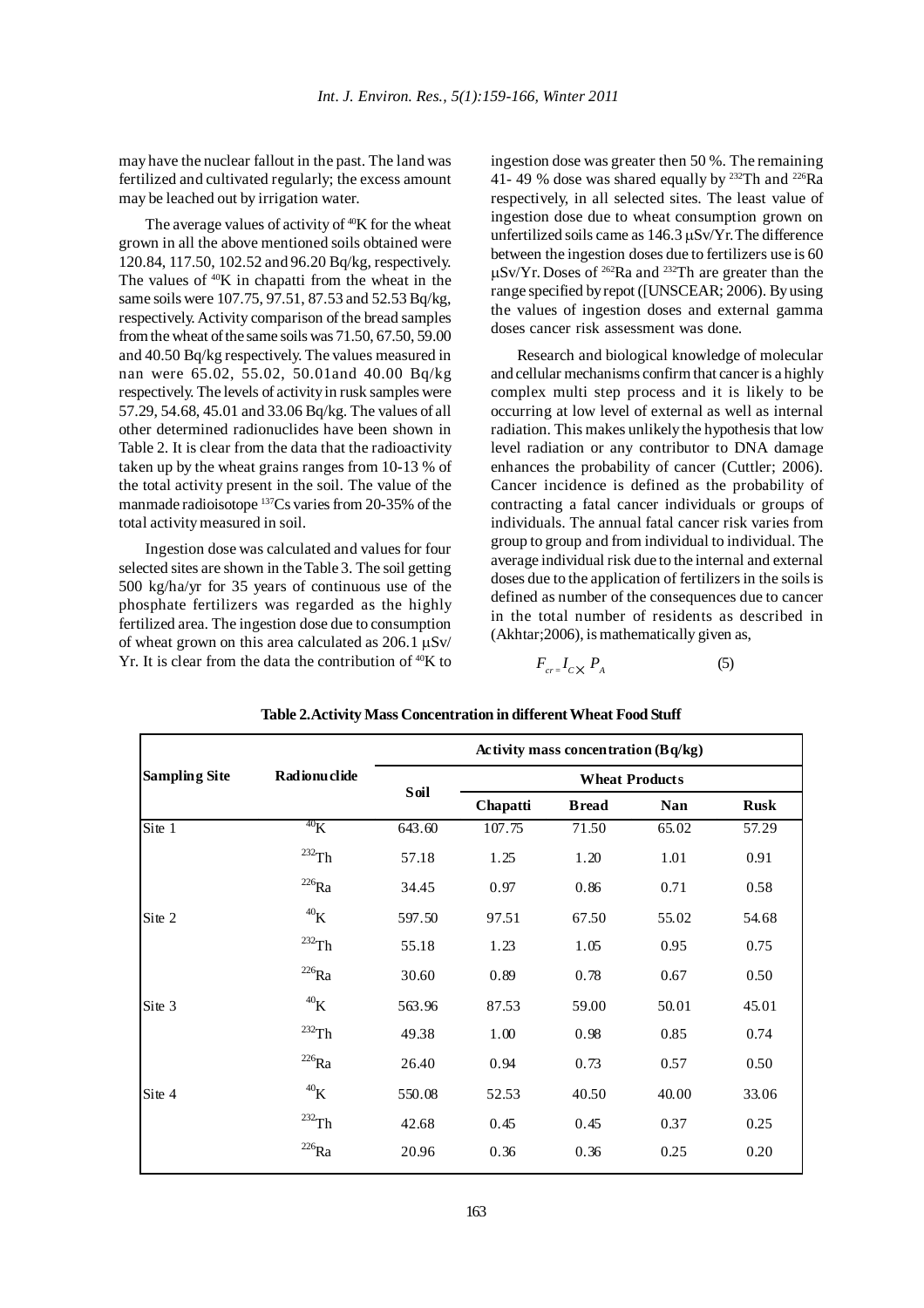| Location         | Committed dose $(\mu Sv/Yr)$ | Total      |             |                  |
|------------------|------------------------------|------------|-------------|------------------|
|                  | 40 <sub>K</sub>              | $^{226}Ra$ | $^{232}$ Th |                  |
|                  | 108.8                        | 49.0       | 48.3        | $206.1 \pm 2.34$ |
| Site 1<br>Site 2 | 105.8                        | 39.2       | 40.3        | $185.2 \pm 2.30$ |
| Site 3           | 92.3                         | 39.2       | 46.4        | 177.9±1.99       |
| Site 4           | 86.6                         | 25.9       | 33.8        | $146.3 \pm 1.50$ |
| UNSCEAR, 2000    |                              |            |             |                  |
| Reference value  | 170                          | 8.0        | 0.36        |                  |

**Table 3. Ingestion Doses due to Consumption of Wheat Food Grown on Fertilizer Soils**

Where  $F_{cr}$  = Fatal cancer risk per year,  $I_{cr}$  = Average individual cancer risk

and  $P_A$  = Total no. of residents

By subsuming values in equation 5, the value of a risk for Faisalabad comes out as  $10 \times 10^{-5}$  per year, with 5 million residents. Fatal cancer risk per year in 6 million residents, of Lahore district and 0.012 million residents of Pakka Anna with individual risk having values 8.3 10-5. . Cancer risk has been calculated by considering the internal doses per year due to the consumption of 140 kg of wheat grown on the cultivated fertilized and unfertilized farm and external doses due to fertilizers from all sites which are given in the Table 5. An Environmental Protection Agency (ICRP; 2005 & EPA; 2005), in an internal document examined the degree to which the risk per unit dose for individual radionuclide agreed with a life time cancer incidence risk for the low doses the estimated risk coefficient considered as 7 ×  $10<sup>2</sup>$  cancer per person per sievert, and using equation 5 and 6 average individual cancer risk and fatal cancer risk have been calculated for all four-study sites.

Cancer coefficients are defined as total cancer risk per all sieverts received. Mathematically cancer coefficient is defined as (Rutherford;2002 & Akhtar, 2006).

$$
C_c = R S_v^{-1} \times S_v^{-1}
$$
 (6)

Where  $C_c$  = The cancer risk coefficient,  $R S_v^{-1}$  = Risk per sievert

and  $F_c / YR$  = Fatal cancers per year

By subsuming values in eqn 6 from Table 5, cancer coefficients for all study areas have been calculated and are given in other column of Table 5.

Excess deaths due to cancer in any area is defined as (Jamal, 2002 & Akhtar,2006).

$$
E_D = C_C \times P_A \tag{7}
$$

where,  $E_c$  = Excess cancer deaths in any area,  $C_c$  = Risk **Coefficient** 

Substituting values in eqn. 7 from the Table 4 and 5, the values have been calculated for all study sites, Faisalabad, Lahore and Pakka Anna the Calculated values of excess cancer risk are given in Table 5. From the table it is clear that the average individual risk cancer risk at Faisalabad is more then other study areas. By using the total population of the Lahore, Faisalabad and Pakka Anna as six million, 5 million and 10000 persons respectively who consume the wheat grown there.

The Applying the conversion factors given in report (UNSCEAR,2006) by using eqn. 4, the ingestion dose due to each radionuclide has been computed and is presented in Table 5.

From the Table 5 it is clear that the risk coefficient has a direct link with the number of sieverts. The dose for the highly fertilized farms of Faisalabad is greater than the other study sites. The public of Faisalabad is at a more risk then public around Lahore. The public of Pakka Anna is at least risk than the population around Lahore and Faisalabad. If the wheat food consumed is from the unfertilized fields, then risk coefficient is minimum. The data shows that excess risk per year is maximum at the consumption of wheat food stuff grown on the highly fertilized soils. The excess risk is estimated as death of 14 persons per year in the population of one million. The excess cancer risk for Dera Rakh Chall (District Lahore) population has 13 persons per year in 1 million (Akhtar,2006). The Pakka Anna population has less fear of excess cancer, 12 in I million, by using wheat food from less fertilized area. The least amount of risk (10 in 1 million) was posed by the population consuming food from unfertilized fields. The net excess cancer risk form the consumption of food in fertilized fields comes out as 4 persons in one million.

#### **CONCLUSION**

The activity concentration determined on the highly fertilized area was maximum for all radionuclides determined. Activity determination on other sides also confirms the enhancement of radiation levels due to the application of phosphate fertilizers. The net rise in the activity of highly fertilized soil (site-1) for  ${}^{40}$ K, 232Th, and 226Ra came as 93.00, 15.50 and 13.40 Bq/kg. The food stuff of wheat grown on fertilized fields follow the patterns for all sides as: Grain < Chapatti < Bread < Nan < Rusk The ingestion dose committed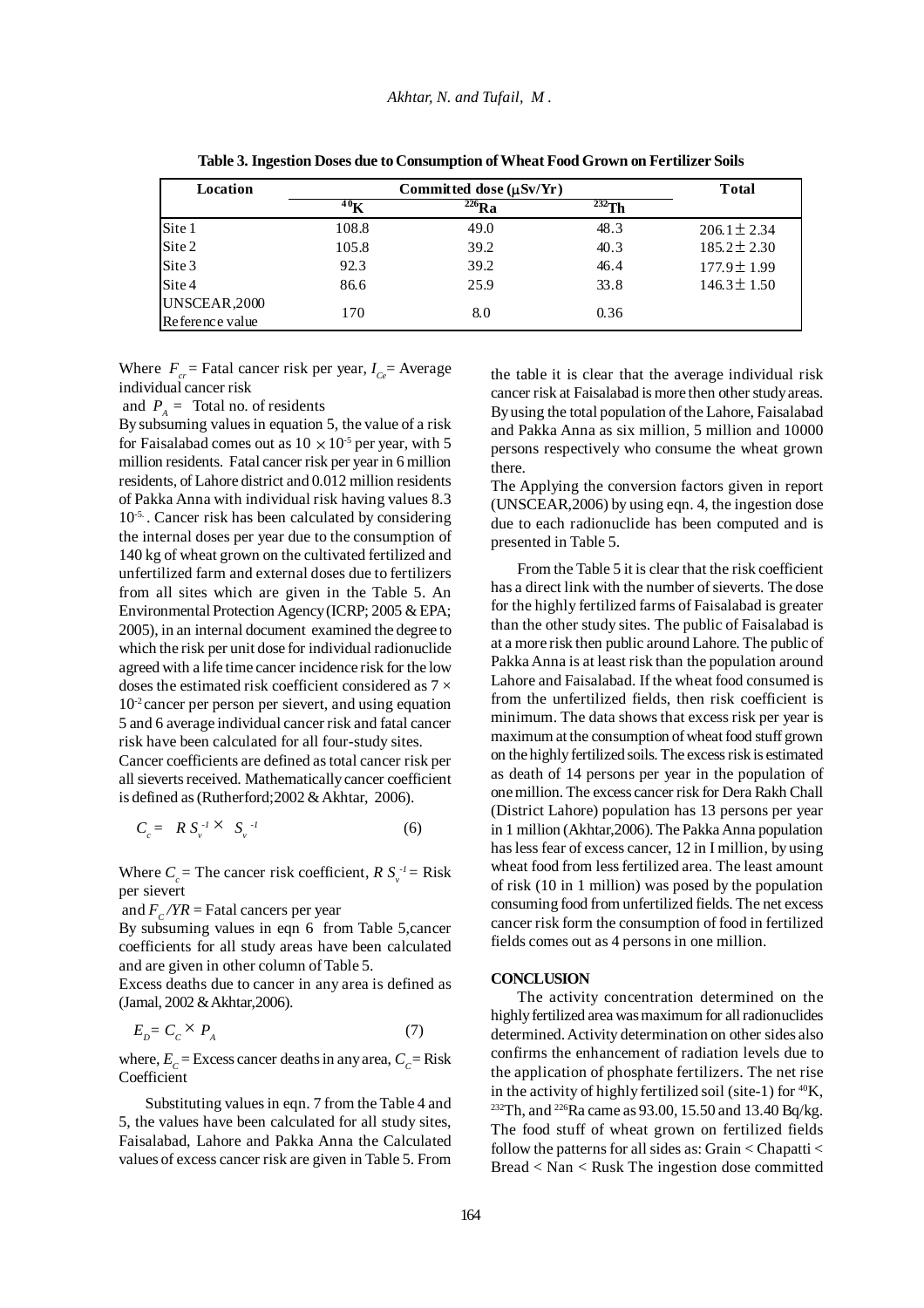| Location                     |            |               | Residents of the Average deaths per year Average individual cancer risk |  |  |
|------------------------------|------------|---------------|-------------------------------------------------------------------------|--|--|
|                              | area       | due to cancer |                                                                         |  |  |
| Faisalabad                   | 5 millions | 510           | $10 \times 10^{-5}$                                                     |  |  |
| Lahore                       | 6 millions | 595           | $9.0 \times 10^{-5}$                                                    |  |  |
| Pakka Anna Fertilized farm   | 12000      |               | $8.3 \times 10^{-5}$                                                    |  |  |
| Pakka Anna unfertilized farm | 12000      |               | $8.3 \times 10^{-5}$                                                    |  |  |

**Table 4. Residents of Area, Average Deaths per year, Average Individual Cancer Risk**

|  |  | Table 5. Excess Cancer Risks in the Study Areas [life Time Cancer Risk Factor = 0.07] |
|--|--|---------------------------------------------------------------------------------------|
|  |  |                                                                                       |

| <b>Sites</b> | <b>External Dose</b>    | <b>Internal Dose</b> | <b>Total Number of Risk Coefficient</b> |                       | Excess cancer |
|--------------|-------------------------|----------------------|-----------------------------------------|-----------------------|---------------|
|              | (Sv)                    | (Sv)                 | Siverts $(Sv)$                          |                       | risk in one   |
|              |                         |                      |                                         |                       | million       |
| $S-1$        | $0.6745 \times 10^{-3}$ | $206 \times 10^{-6}$ | $88 \times 10^{-5}$                     | $6.16 \times 10^{-5}$ | $62 \pm 2.5$  |
| $S-2$        | $0.630 \times 10^{-3}$  | $185 \times 10^{-6}$ | $81 \times 10^{-5}$                     | $5.67 \times 10^{-5}$ | $57 \pm 2.3$  |
| $S-3$        | $0.573 \times 10^{-3}$  | $177 \times 10^{-6}$ | $75 \times 10^{-5}$                     | $5.25 \times 10^{-5}$ | 5 ± 0.15      |
| $S-4$        | $0.508 \times 10^{-3}$  | $146 \times 10^{-6}$ | $65 \times 10^{-5}$                     | $4.55 \times 10^{-5}$ | $4 \pm 0.10$  |

dose by the use wheat food only due to fertilizer came as  $60.8 \mu$  Sv/Yr. On the basis of ingestion dose risk assessment was made. The risk assessment was done on the basis of the external doses as well as internal doses due to the consumption of food grown from the fertilized areas. The dose for the highly fertilized farms of Faisalabad was greater then the other study sites, the public of Faisalabad was at a more risk than public around Lahore. The public of Pakka Anna was at least risk than the population around Lahore and Faisalabad.

If the wheat food consumed is from the unfertilized fields no fertilizer was used then the risk coefficient was minimum. If we subtract the value of excess cancer risk from barren soil, which is 4 persons in 1 million, then the net excess cancer risk from the Fisalabad soil is maximum, which are 58 persons in one million. The net excess cancer risk from Lahore saline soil are 53 in 1 million The data shows that excess risk per year was maximum due to the external exposure and the consumption of wheat foodstuff grown on the highly fertilized soils. The data shows that the use of Phosphate fertilizers in our cultivated soils is also a one of the major reason of large number of deaths of public due to cancer now a days.

#### **REFERENCES**

Ahmed, T. A. and Al-Hajri, H. H. (2009). Effects of Treated Municipal Wastewater and Sea Water Irrigation on Soil and Plant Characteristics. Int. J. Environ. Res., **3 (4)**, 503-510.

Al–Jundi, J. (2002). Population doses from terrestrial gamma exposure in areas near to old phosphate mine Russaifa, Jordon Rad. Meas., **35 (1),** 23-28.

Akhtar, N. (2006) Radionuclide Pollution due to Fertilizer use in some saline soils of the Punjab and their potent ional risk assessment on Human Health. PhD thesis .Department of Physics Bahauddin Zakariya University Multan, Pakistan.

Akhtar, N. and Tufail, M. (2007). Natural radioactivity iIntake into Wheat Grown on Fertilized Farms in two Districts of Pakistan. Radiat. Protec. Dosi., **123 (1**), 103- 112.

Akhtar, N., Tufail, M., Ashraf, M. and Mohsin, I. (2005). Measurement of environmental radioactivity for estimation of radiation exposure from saline soil of Lahore, Pakistan. Radi. Measu., **39 (1)**, 11-14.

Asi, M. R., Hussain, A. and Muhmood, S. T. (2008). Solid phase extraction of pesticide residues in water samples: DDT and its metabolites. Int. J. Environ. Res., **2 (1)**, 43- 48.

Banaee, M., Mirvagefei, A. R., Rafei, G. R. and Majazi Amiri, B. (2008). Effect of sub-lethal Diazinon Concentrations on Blood Plasma Biochemistry. Int. J. Environ. Res., **2 (2)**, 189-198.

Dutta, H. M. and Dalal, R. (2008). The Effect of Endosulfan on the Ovary of Bluegill Sunfish: A Histopathological Study ( Lepomis macrochirus. Int. J. Environ. Res., **2 (3)**, 215-224.

EPA, (2001). (U.S. Environmental Protection Agency) Risk assessment and risk communications. EPA, 402-R-99.

Gillmore, G. R. (2008). Practical gamma ray dosimetry second edn. Wiley, New York.

Hattori, S. (1997). State of research and perspective on adaptive responses to low doses of ionizing radiation in Japan. Low doses of ionizing radiation biological effects and regulatory control. Vienna: IAEA. Austria.